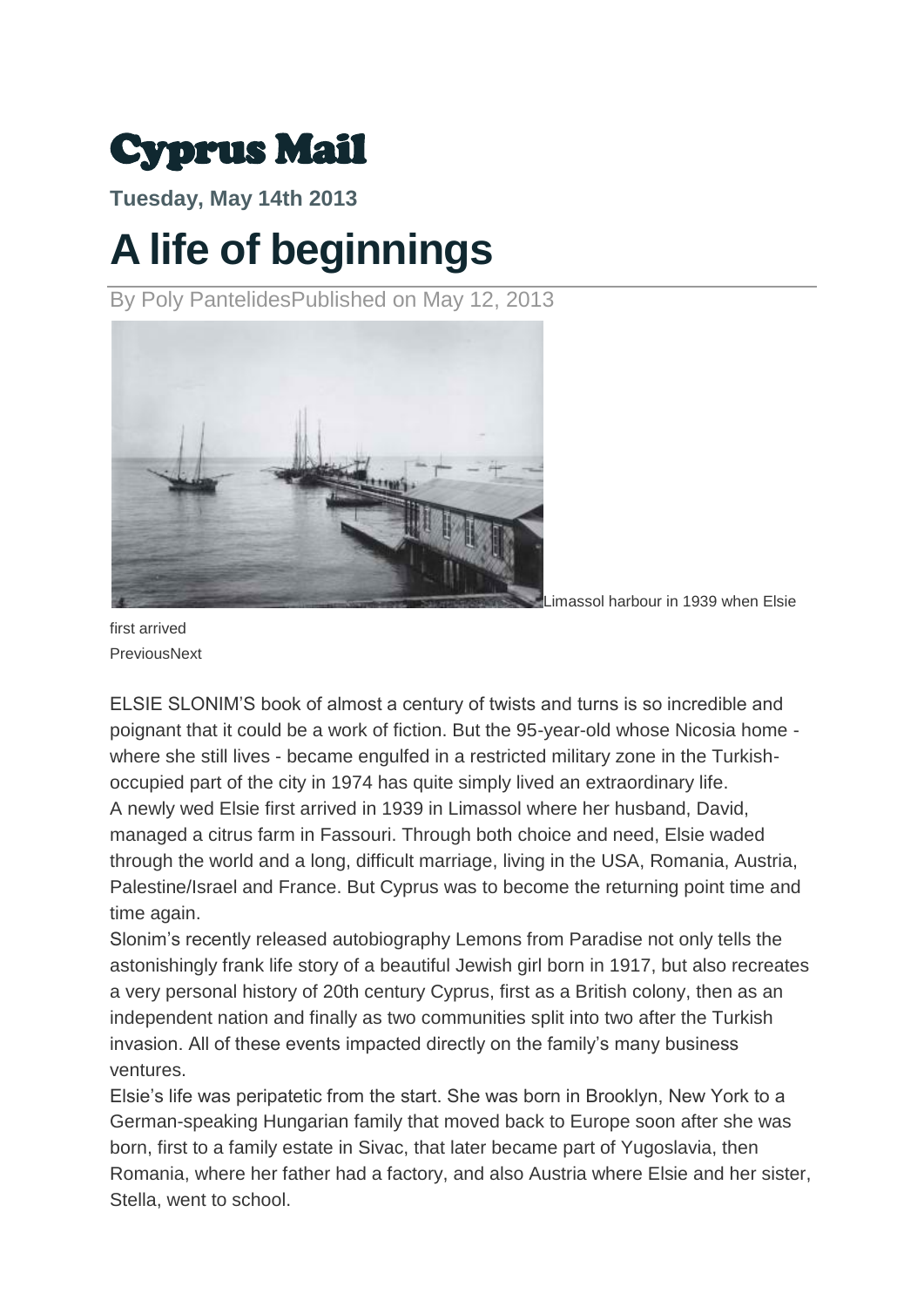By 20, Elsie had already been married and divorced, a gutsy move in the 30s when divorce was still taboo. Her father was livid.

"Not only had I married a man who could not bring any money, now I was disgracing the family by getting a divorce," she said.

Elsie's father was happy for her to immigrate to America in 1939 to stay with extended family "not because of the threat of war which was increasing every day, but because of the gossip about me which, he said, had to stop." So Elsie and her sister, who decided to accompany her, booked tickets for the grand RMS Queen Mary (now a tourist attraction in California) and Elsie was given \$70, which was all she had. During that voyage she met her future husband, David Slomin, a Jew from Palestine, born in Siberia in 1905 and living in Cyprus where he was a manager of a fruit plantation. Following a brief romance, David proposed.

Elsie's family were not impressed. "None of them knew where Cyprus was, and when they discovered it was in the eastern Mediterranean and a British colony, that, in other words, it would be in a war zone if, as expected, war broke out, their opposition to my going there with David increased," she recalls in her autobiography.

Despite family opposition and a shocking 'post-nuptial' agreement she married David within months. Just hours after their marriage David demanded she sign an agreement in front of a lawyer that gave him the right to divorce her if she was unsatisfactory as a wife. She would lose all claims to his property and be returned to the US with 50 pounds sterling.

"The foundation of our marriage had been shattered. Even now, I cannot forget or forgive that dreadful day," she said. Even so, she signed it and went on to have a long, turbulent yet sometimes happy marriage.

Under such inauspicious beginnings, David and Elsie landed in Limassol in July 1939. They were greeted by one of David's partners at the Fassouri plantation who wore what "English colonists [wore] almost everywhere the climate was conducive to such attire, namely, khaki shorts, matching half-hose, a straw hat, and a white shortsleeve shirt".

In Cyprus, David soon proved to be the workaholic he was to remain, and Elsie was mostly alone in a house with no refrigerator or ice box, and no closets or chairs in the bedroom. In the kitchen, a cage attached to an iron chain hung from the ceiling to keep the ants from getting to perishables, such as milk and butter that were often defeated by the heat.

"Was it known in Cyprus that heat rises, and that the air close to the ceiling is always warmer than the air elsewhere in the room? I never found out."

Going around on a used bike in small Limassol and getting lost in its winding streets, she later realised that some of the locals thought she was one of the Jewish women who escaped from the Nazis and worked in cabarets.

Without family or friends, unable to talk to her husband whose life was consumed by the growing plantation at Fassouri, and just months after arriving, Elsie attempted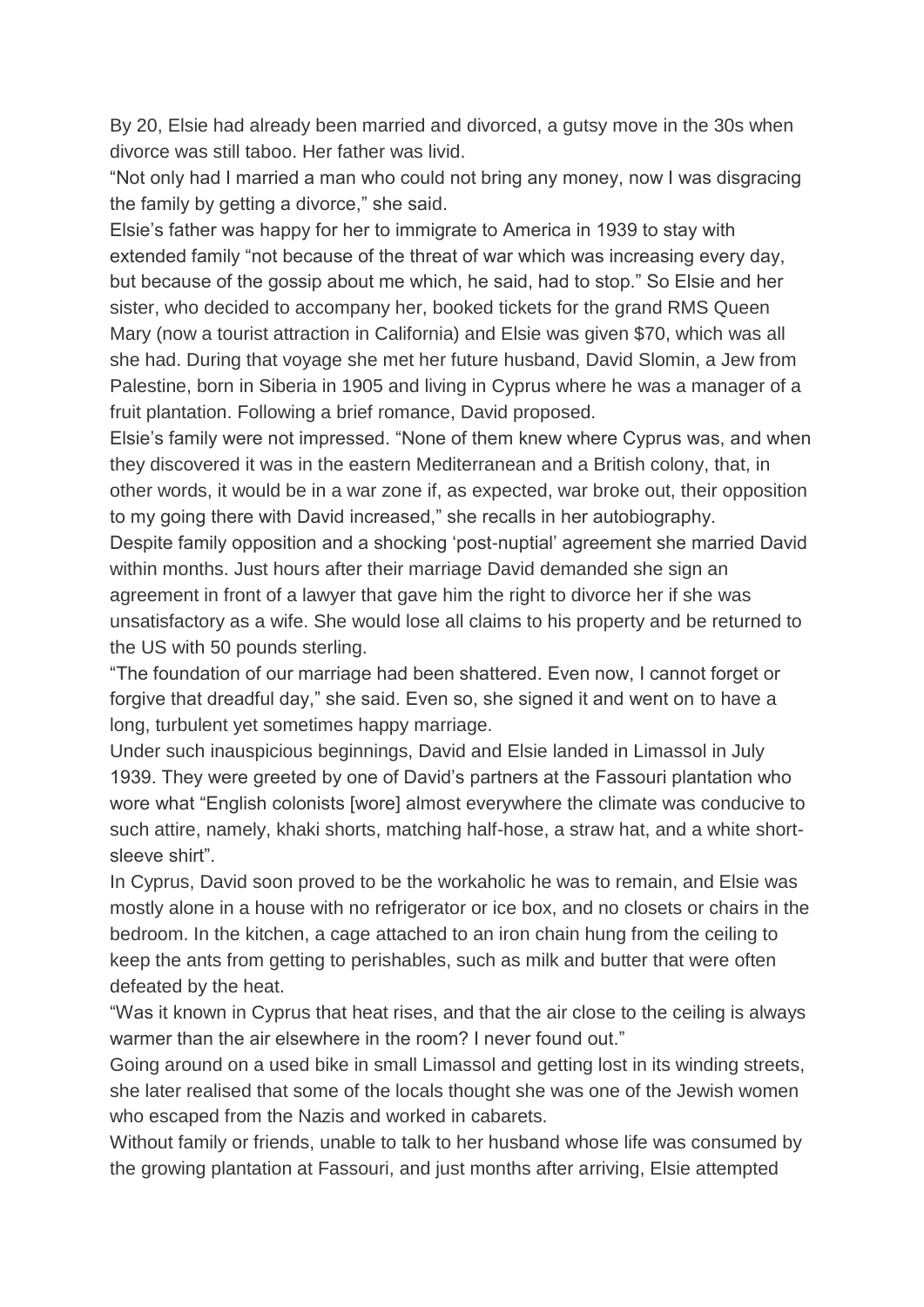suicide. She made a painful recovery and in the process made friends with English ladies who had heard through the grapevine of her failed suicide attempt.

"One by one each lady wearing a hat and glove arrived in a coach… beautifully attired in clothes that fitted her upper class status. In accordance with custom, each stayed about ten minutes with me chatting about the weather and other innocuous topics, and then departed, leaving with me visiting cards. … I was to call within two weeks."

Life improved as Elsie became part of "a friendly circle of elderly ladies" and the proud owner of the first refrigerator in Limassol.

Her autobiography describes visits to Kyrenia at the beginning of the war, where the couple stayed at The Dome whose guests included retired high-ranking British army officers, governor, commissioners and "well-to-do people who liked the colonial life and all that went with it". During dinner, "almost every other lady wore an eyecatching, sleeveless long evening gown with a conspicuous dιcolletι."

In 1941 with Cyprus expecting a German attack, Elsie and her husband were evacuated along with other Jews to Palestine where Elsie's parents and her sister now lived.

The years that followed were hard. Within weeks of their arrival in Palestine, a restless David returned to his farm in Cyprus, risking his life to make the dangerous journey, while Elsie, now pregnant, raised their son, Reuven, until she could return to Cyprus in 1945.

Inspired by a need to help the new state of Israel with his agricultural know-how, David relocated the family back to Israel in 1948, when their daughter, Rachel Daphne, was born.

When their life there failed to go as planned, the family returned yet again to Cyprus in 1953. With his position at the Fassouri plantation no longer available, they moved to Nicosia determined to make a fresh start. But Cyprus had changed. Waiting in the wings was EOKA and the push for Enosis.

"We were little prepared for the civil strife that eventually would change life forever," Elsie recalled. Animosity between Greek Cypriots and Turkish Cypriots grew, and the family noticed the growing hostility towards the British. David's business venture another plantation - failed, partially because the troubles made the transport of his produce so difficult. When he was offered a job in Paris, it seemed sensible to accept, but by 1967 he was eager once again to return to Cyprus where he aimed to invest in tourism, real estate and another plantation.

At first, all went well. Business boomed. They built a house in Nicosia to which David with astonishing prescience added an air raid shelter. In 1974, the family hid in it while fighting raged and when it stopped, they were allowed to stay in what was now a restricted military zone.

"It is a lonely house. … The mansions of those who were our friends and neighbours stand empty and are gradually falling apart," she says of the place where she still lives.